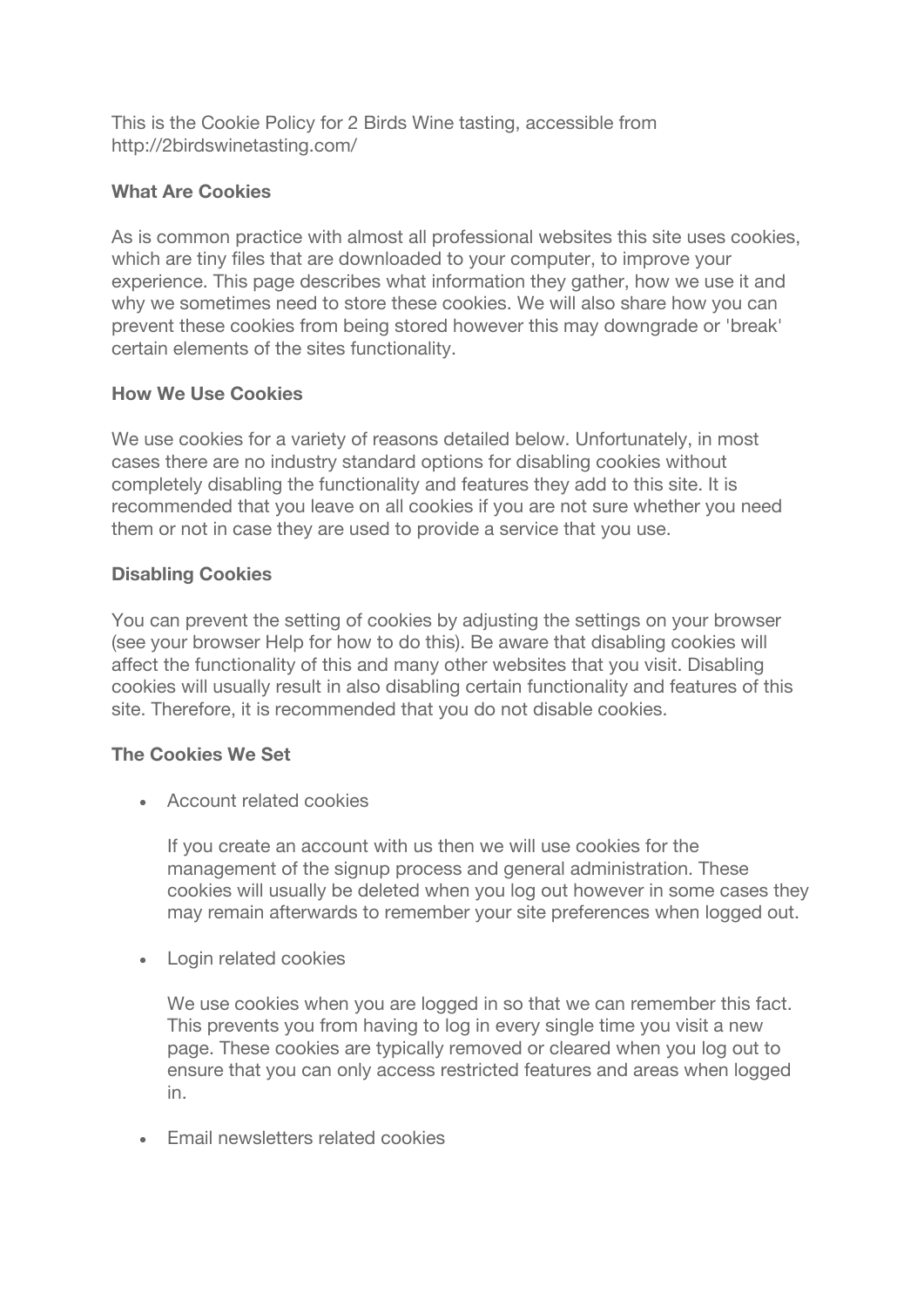This site offers newsletter or email subscription services and cookies may be used to remember if you are already registered and whether to show certain notifications which might only be valid to subscribed/unsubscribed users.

• Orders processing related cookies

This site offers e-commerce or payment facilities and some cookies are essential to ensure that your order is remembered between pages so that we can process it properly.

• Surveys related cookies

From time to time we offer user surveys and questionnaires to provide you with interesting insights, helpful tools, or to understand our user base more accurately. These surveys may use cookies to remember who has already taken part in a survey or to provide you with accurate results after you change pages.

• Forms related cookies

When you submit data to through a form such as those found on contact pages or comment forms cookies may be set to remember your user details for future correspondence.

• Site preferences cookies

In order to provide you with a great experience on this site we provide the functionality to set your preferences for how this site runs when you use it. In order to remember your preferences, we need to set cookies so that this information can be called whenever you interact with a page is affected by your preferences.

#### **Third Party Cookies**

In some special cases, we also use cookies provided by trusted third parties. The following section details which third party cookies you might encounter through this site.

• This site uses Google Analytics which is one of the most widespread and trusted analytics solution on the web for helping us to understand how you use the site and ways that we can improve your experience. These cookies may track things such as how long you spend on the site and the pages that you visit so we can continue to produce engaging content.

For more information on Google Analytics cookies, see the official Google Analytics page.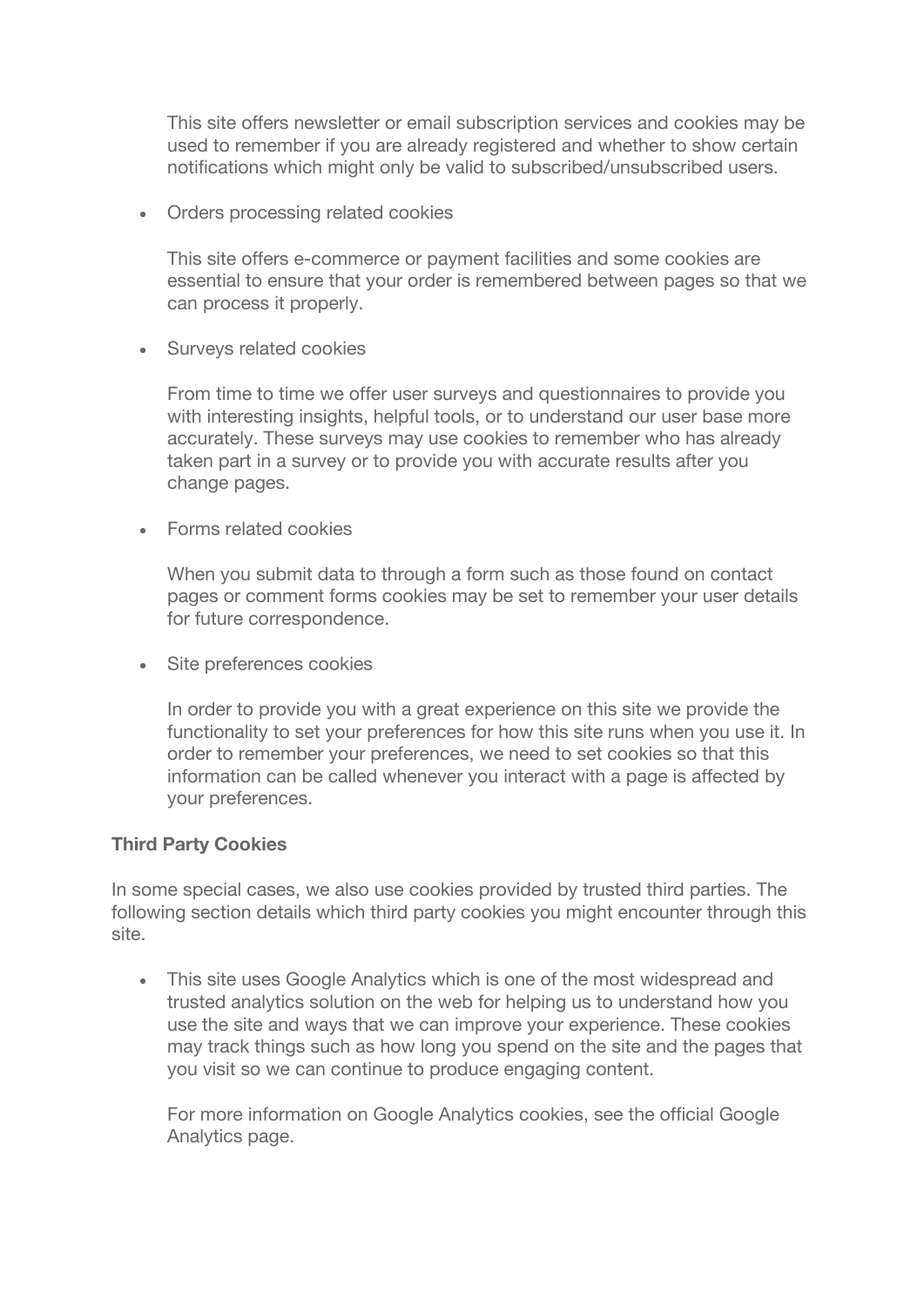- Third party analytics are used to track and measure usage of this site so that we can continue to produce engaging content. These cookies may track things such as how long you spend on the site or pages you visit which helps us to understand how we can improve the site for you.
- From time to time we test new features and make subtle changes to the way that the site is delivered. When we are still testing new features these cookies may be used to ensure that you receive a consistent experience whilst on the site whilst ensuring we understand which optimisations our users appreciate the most.
- As we sell products it's important for us to understand statistics about how many of the visitors to our site actually make a purchase and as such this is the kind of data that these cookies will track. This is important to you as it means that we can accurately make business predictions that allow us to monitor our advertising and product costs to ensure the best possible price.
- The Google AdSense service we use to serve advertising uses a DoubleClick cookie to serve more relevant ads across the web and limit the number of times that a given ad is shown to you.

For more information on Google AdSense see the official Google AdSense privacy FAQ.

- We use adverts to offset the costs of running this site and provide funding for further development. The behavioural advertising cookies used by this site are designed to ensure that we provide you with the most relevant adverts where possible by anonymously tracking your interests and presenting similar things that may be of interest.
- Several partners advertise on our behalf and affiliate tracking cookies simply allow us to see if our customers have come to the site through one of our partner sites so that we can credit them appropriately and where applicable allow our affiliate partners to provide any bonus that they may provide you for making a purchase.
- We also use social media buttons and/or plugins on this site that allow you to connect with your social network in various ways. For these to work the following social media sites including; LinkedIn, TripAdvisor and Instagram will set cookies through our site which may be used to enhance your profile on their site or contribute to the data they hold for various purposes outlined in their respective privacy policies.

#### **More Information**

Hopefully that has clarified things for you and as was previously mentioned if there is something that you aren't sure whether you need or not it's usually safer to leave cookies enabled in case it does interact with one of the features you use on our site.